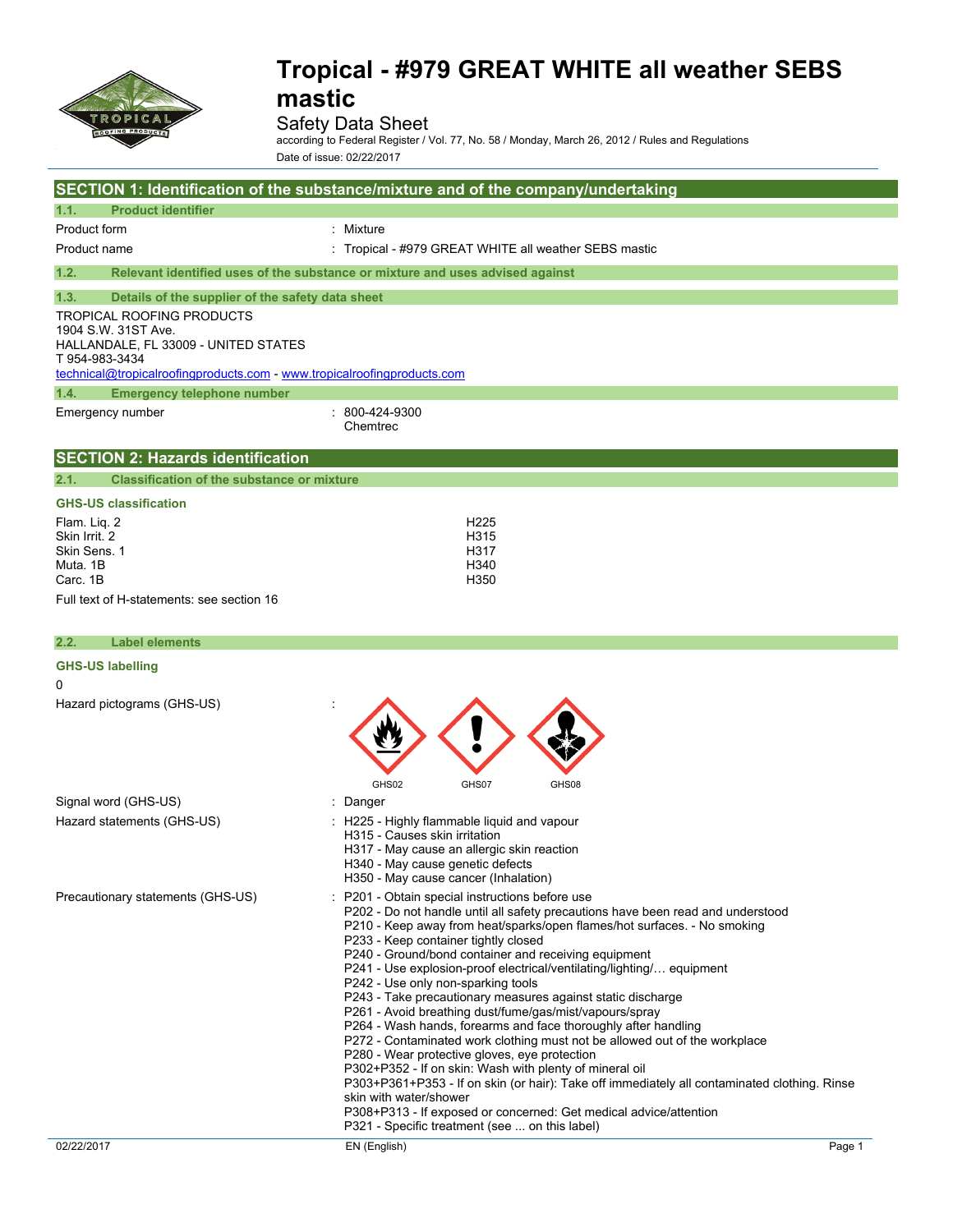Safety Data Sheet

according to Federal Register / Vol. 77, No. 58 / Monday, March 26, 2012 / Rules and Regulations

|                |                                                          | P332+P313 - If skin irritation occurs: Get medical advice/attention<br>P333+P313 - If skin irritation or rash occurs: Get medical advice/attention<br>P362+P364 - Take off contaminated clothing and wash it before reuse<br>P363 - Wash contaminated clothing before reuse<br>P370+P378 - In case of fire: Use  to extinguish<br>P403+P235 - Store in a well-ventilated place. Keep cool<br>P405 - Store locked up<br>P501 - Dispose of contents/container to |          |                                                                             |  |
|----------------|----------------------------------------------------------|----------------------------------------------------------------------------------------------------------------------------------------------------------------------------------------------------------------------------------------------------------------------------------------------------------------------------------------------------------------------------------------------------------------------------------------------------------------|----------|-----------------------------------------------------------------------------|--|
| 2.3.           | <b>Other hazards</b>                                     |                                                                                                                                                                                                                                                                                                                                                                                                                                                                |          |                                                                             |  |
|                | No additional information available                      |                                                                                                                                                                                                                                                                                                                                                                                                                                                                |          |                                                                             |  |
| 2.4.           | Unknown acute toxicity (GHS US)                          |                                                                                                                                                                                                                                                                                                                                                                                                                                                                |          |                                                                             |  |
| Not applicable |                                                          |                                                                                                                                                                                                                                                                                                                                                                                                                                                                |          |                                                                             |  |
|                | <b>SECTION 3: Composition/information on ingredients</b> |                                                                                                                                                                                                                                                                                                                                                                                                                                                                |          |                                                                             |  |
| 3.1.           | <b>Substance</b>                                         |                                                                                                                                                                                                                                                                                                                                                                                                                                                                |          |                                                                             |  |
| Not applicable |                                                          |                                                                                                                                                                                                                                                                                                                                                                                                                                                                |          |                                                                             |  |
| 3.2.           | <b>Mixture</b>                                           |                                                                                                                                                                                                                                                                                                                                                                                                                                                                |          |                                                                             |  |
| <b>Name</b>    |                                                          | <b>Product identifier</b>                                                                                                                                                                                                                                                                                                                                                                                                                                      | $\%$     | <b>GHS-US classification</b>                                                |  |
|                | solvent naphtha (petroleum), light aromatic              | (CAS No) 64742-95-6                                                                                                                                                                                                                                                                                                                                                                                                                                            | $5 - 40$ | Flam. Lig. 2, H225<br>Muta. 1B, H340<br>Carc. 1B, H350<br>Asp. Tox. 1, H304 |  |
|                | 4-chlorobenzotrifluoride                                 | (CAS No) 98-56-6                                                                                                                                                                                                                                                                                                                                                                                                                                               | $0 - 35$ | Flam. Lig. 3, H226                                                          |  |

| titanium(IV) oxide                               | (CAS No) 13463-67-7                                                                                                                      | $5 - 15$ | Carc. 2, H351                                                                                                    |
|--------------------------------------------------|------------------------------------------------------------------------------------------------------------------------------------------|----------|------------------------------------------------------------------------------------------------------------------|
| zinc bis(dibutyldithiocarbamate)                 | (CAS No) 136-23-2                                                                                                                        | $0 - 10$ | Skin Irrit. 2. H315<br>Skin Sens. 1, H317<br>STOT SE 3, H335<br>Aquatic Acute 1, H400<br>Aquatic Chronic 1, H410 |
| polyethylenes                                    | (CAS No) 9002-88-4                                                                                                                       | $0 - 10$ | Not classified                                                                                                   |
| Full text of H-statements: see section 16        | *The exact percentage (concentration) of composition has been withheld as a trade secret in accordance with paragraph (i) of §1910.1200. |          |                                                                                                                  |
| <b>SECTION 4: First aid measures</b>             |                                                                                                                                          |          |                                                                                                                  |
| 4.1.<br><b>Description of first aid measures</b> |                                                                                                                                          |          |                                                                                                                  |
| First-aid measures general                       | IF exposed or concerned: Get medical advice/attention.                                                                                   |          |                                                                                                                  |
| First-aid measures after inhalation              | Remove person to fresh air and keep comfortable for breathing                                                                            |          |                                                                                                                  |

attapulgite (CAS No) 12174-11-7 15 - 25 Carc. 2, H351 styrene-ethylene/butene-styrene,block copolymer 10 - 20 Not classified

| First-aid measures after inhalation                                 | : Remove person to fresh air and keep comfortable for breathing.                                                                                         |
|---------------------------------------------------------------------|----------------------------------------------------------------------------------------------------------------------------------------------------------|
| First-aid measures after skin contact                               | Rinse skin with water/shower. Remove/Take off immediately all contaminated clothing. If skin<br>irritation or rash occurs: Get medical advice/attention. |
| First-aid measures after eye contact                                | Rinse eyes with water as a precaution.                                                                                                                   |
| First-aid measures after ingestion                                  | : Call a poison center or a doctor if you feel unwell.                                                                                                   |
| 4.2.<br>Most important symptoms and effects, both acute and delayed |                                                                                                                                                          |
| Symptoms/injuries after skin contact                                | Irritation. May cause an allergic skin reaction.                                                                                                         |

**4.3. Indication of any immediate medical attention and special treatment needed**

Treat symptomatically.

|             | <b>SECTION 5: Firefighting measures</b>               |                                                                                                                                             |
|-------------|-------------------------------------------------------|---------------------------------------------------------------------------------------------------------------------------------------------|
| 5.1.        | <b>Extinguishing media</b>                            |                                                                                                                                             |
|             | Suitable extinguishing media                          | : Water spray. Dry powder. Foam. Carbon dioxide.                                                                                            |
| 5.2.        | Special hazards arising from the substance or mixture |                                                                                                                                             |
| Fire hazard |                                                       | : Highly flammable liquid and vapour.                                                                                                       |
| Reactivity  |                                                       | : Highly flammable liquid and vapour.                                                                                                       |
| 5.3.        | <b>Advice for firefighters</b>                        |                                                                                                                                             |
|             | Protection during firefighting                        | : Do not attempt to take action without suitable protective equipment. Self-contained breathing<br>apparatus. Complete protective clothing. |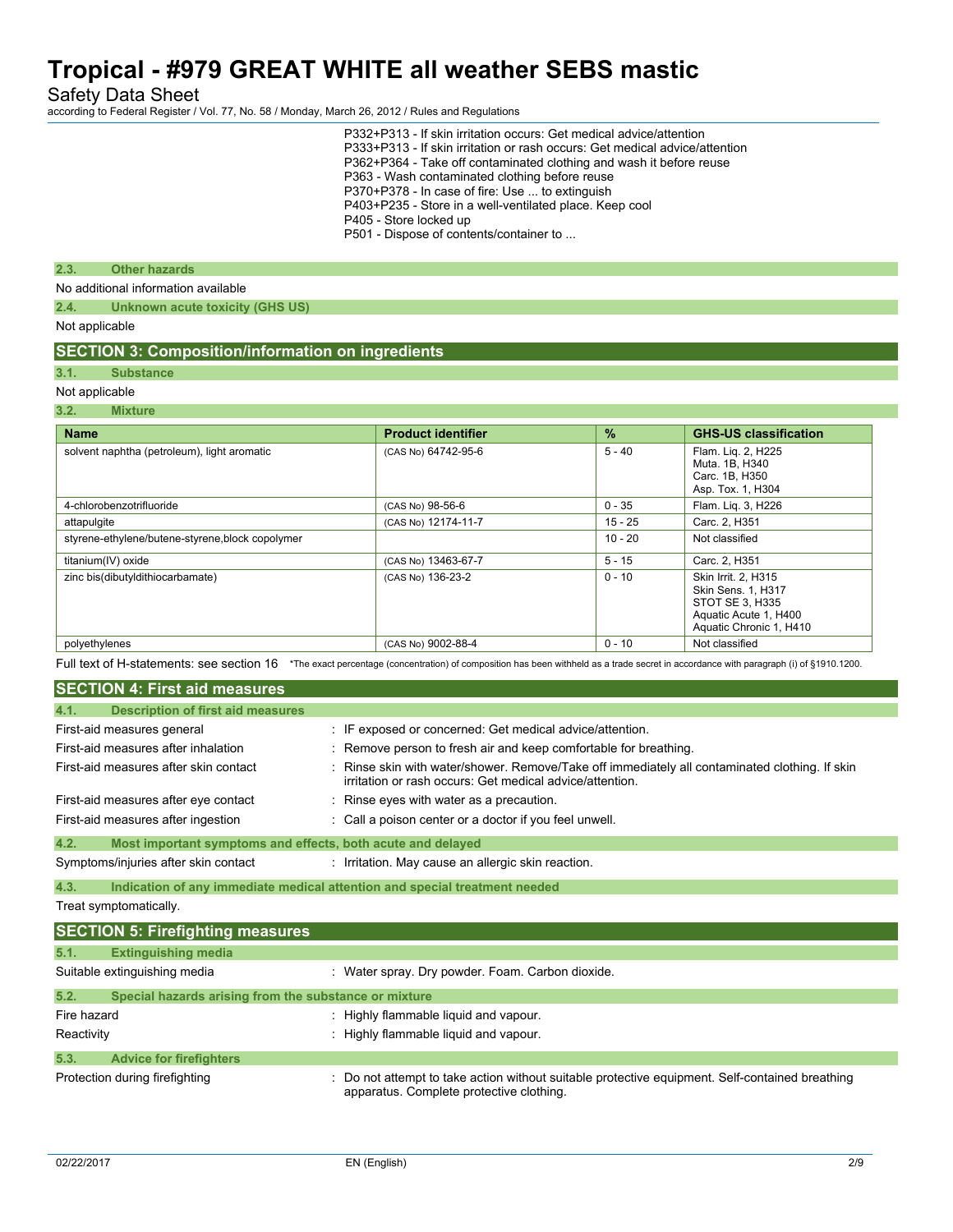Safety Data Sheet

according to Federal Register / Vol. 77, No. 58 / Monday, March 26, 2012 / Rules and Regulations

|                         | <b>SECTION 6: Accidental release measures</b>            |                                |                                                                                                 |                                                                                                                                                                                                                                                                                                                                                                                                                                                                                                                                                                                                                                                                                                                                                                                                                                                                                                                                                                                                                                                                                                                                                                                                                                                      |
|-------------------------|----------------------------------------------------------|--------------------------------|-------------------------------------------------------------------------------------------------|------------------------------------------------------------------------------------------------------------------------------------------------------------------------------------------------------------------------------------------------------------------------------------------------------------------------------------------------------------------------------------------------------------------------------------------------------------------------------------------------------------------------------------------------------------------------------------------------------------------------------------------------------------------------------------------------------------------------------------------------------------------------------------------------------------------------------------------------------------------------------------------------------------------------------------------------------------------------------------------------------------------------------------------------------------------------------------------------------------------------------------------------------------------------------------------------------------------------------------------------------|
| 6.1.                    |                                                          |                                | Personal precautions, protective equipment and emergency procedures                             |                                                                                                                                                                                                                                                                                                                                                                                                                                                                                                                                                                                                                                                                                                                                                                                                                                                                                                                                                                                                                                                                                                                                                                                                                                                      |
| 6.1.1.                  | For non-emergency personnel                              |                                |                                                                                                 |                                                                                                                                                                                                                                                                                                                                                                                                                                                                                                                                                                                                                                                                                                                                                                                                                                                                                                                                                                                                                                                                                                                                                                                                                                                      |
| Emergency procedures    |                                                          |                                |                                                                                                 | No open flames, no sparks, and no smoking. Only qualified personnel equipped with suitable<br>protective equipment may intervene. Avoid breathing dust/fume/gas/mist/vapours/spray.                                                                                                                                                                                                                                                                                                                                                                                                                                                                                                                                                                                                                                                                                                                                                                                                                                                                                                                                                                                                                                                                  |
| 6.1.2.                  | For emergency responders                                 |                                |                                                                                                 |                                                                                                                                                                                                                                                                                                                                                                                                                                                                                                                                                                                                                                                                                                                                                                                                                                                                                                                                                                                                                                                                                                                                                                                                                                                      |
| Protective equipment    |                                                          |                                | refer to section 8: "Exposure controls/personal protection".                                    | Do not attempt to take action without suitable protective equipment. For further information                                                                                                                                                                                                                                                                                                                                                                                                                                                                                                                                                                                                                                                                                                                                                                                                                                                                                                                                                                                                                                                                                                                                                         |
| 6.2.                    | <b>Environmental precautions</b>                         |                                |                                                                                                 |                                                                                                                                                                                                                                                                                                                                                                                                                                                                                                                                                                                                                                                                                                                                                                                                                                                                                                                                                                                                                                                                                                                                                                                                                                                      |
|                         |                                                          |                                | Avoid release to the environment. Notify authorities if product enters sewers or public waters. |                                                                                                                                                                                                                                                                                                                                                                                                                                                                                                                                                                                                                                                                                                                                                                                                                                                                                                                                                                                                                                                                                                                                                                                                                                                      |
| 6.3.                    | Methods and material for containment and cleaning up     |                                |                                                                                                 |                                                                                                                                                                                                                                                                                                                                                                                                                                                                                                                                                                                                                                                                                                                                                                                                                                                                                                                                                                                                                                                                                                                                                                                                                                                      |
| Methods for cleaning up |                                                          |                                | waters.                                                                                         | : Take up liquid spill into absorbent material. Notify authorities if product enters sewers or public                                                                                                                                                                                                                                                                                                                                                                                                                                                                                                                                                                                                                                                                                                                                                                                                                                                                                                                                                                                                                                                                                                                                                |
| Other information       |                                                          |                                | Dispose of materials or solid residues at an authorized site.                                   |                                                                                                                                                                                                                                                                                                                                                                                                                                                                                                                                                                                                                                                                                                                                                                                                                                                                                                                                                                                                                                                                                                                                                                                                                                                      |
| 6.4.                    | <b>Reference to other sections</b>                       |                                |                                                                                                 |                                                                                                                                                                                                                                                                                                                                                                                                                                                                                                                                                                                                                                                                                                                                                                                                                                                                                                                                                                                                                                                                                                                                                                                                                                                      |
|                         | For further information refer to section 13.             |                                |                                                                                                 |                                                                                                                                                                                                                                                                                                                                                                                                                                                                                                                                                                                                                                                                                                                                                                                                                                                                                                                                                                                                                                                                                                                                                                                                                                                      |
|                         | <b>SECTION 7: Handling and storage</b>                   |                                |                                                                                                 |                                                                                                                                                                                                                                                                                                                                                                                                                                                                                                                                                                                                                                                                                                                                                                                                                                                                                                                                                                                                                                                                                                                                                                                                                                                      |
| 7.1.                    | <b>Precautions for safe handling</b>                     |                                |                                                                                                 |                                                                                                                                                                                                                                                                                                                                                                                                                                                                                                                                                                                                                                                                                                                                                                                                                                                                                                                                                                                                                                                                                                                                                                                                                                                      |
| Hygiene measures        | Precautions for safe handling                            |                                | dust/fume/gas/mist/vapours/spray.                                                               | : Ensure good ventilation of the work station. Keep away from heat, hot surfaces, sparks, open<br>flames and other ignition sources. No smoking. Ground/bond container and receiving<br>equipment. Use only non-sparking tools. Take precautionary measures against static<br>discharge. Flammable vapours may accumulate in the container. Use explosion-proof<br>equipment. Wear personal protective equipment. Obtain special instructions before use. Do not<br>handle until all safety precautions have been read and understood. Take all necessary<br>technical measures to avoid or minimize the release of the product on the workplace. Limit<br>quantities of product at the minimum necessary for handling and limit the number of exposed<br>workers. Provide local exhaust or general room ventilation. Floors, walls and other surfaces in<br>the hazard area must be cleaned regularly. Avoid contact with skin and eyes. Avoid breathing<br>Separate working clothes from town clothes. Launder separately. Wash contaminated clothing<br>before reuse. Contaminated work clothing should not be allowed out of the workplace. Do not<br>eat, drink or smoke when using this product. Always wash hands after handling the product. |
|                         |                                                          |                                |                                                                                                 |                                                                                                                                                                                                                                                                                                                                                                                                                                                                                                                                                                                                                                                                                                                                                                                                                                                                                                                                                                                                                                                                                                                                                                                                                                                      |
| 7.2.                    |                                                          |                                | Conditions for safe storage, including any incompatibilities                                    |                                                                                                                                                                                                                                                                                                                                                                                                                                                                                                                                                                                                                                                                                                                                                                                                                                                                                                                                                                                                                                                                                                                                                                                                                                                      |
| Technical measures      |                                                          |                                | : Ground/bond container and receiving equipment.                                                |                                                                                                                                                                                                                                                                                                                                                                                                                                                                                                                                                                                                                                                                                                                                                                                                                                                                                                                                                                                                                                                                                                                                                                                                                                                      |
| Storage conditions      |                                                          |                                |                                                                                                 | : Store in a well-ventilated place. Keep cool. Keep container tightly closed. Store locked up.                                                                                                                                                                                                                                                                                                                                                                                                                                                                                                                                                                                                                                                                                                                                                                                                                                                                                                                                                                                                                                                                                                                                                       |
| 7.3.                    | Specific end use(s)                                      |                                |                                                                                                 |                                                                                                                                                                                                                                                                                                                                                                                                                                                                                                                                                                                                                                                                                                                                                                                                                                                                                                                                                                                                                                                                                                                                                                                                                                                      |
|                         | No additional information available                      |                                |                                                                                                 |                                                                                                                                                                                                                                                                                                                                                                                                                                                                                                                                                                                                                                                                                                                                                                                                                                                                                                                                                                                                                                                                                                                                                                                                                                                      |
|                         | <b>SECTION 8: Exposure controls/personal protection</b>  |                                |                                                                                                 |                                                                                                                                                                                                                                                                                                                                                                                                                                                                                                                                                                                                                                                                                                                                                                                                                                                                                                                                                                                                                                                                                                                                                                                                                                                      |
| 8.1.                    | <b>Control parameters</b>                                |                                |                                                                                                 |                                                                                                                                                                                                                                                                                                                                                                                                                                                                                                                                                                                                                                                                                                                                                                                                                                                                                                                                                                                                                                                                                                                                                                                                                                                      |
|                         | Tropical - #979 GREAT WHITE all weather SEBS mastic      |                                |                                                                                                 |                                                                                                                                                                                                                                                                                                                                                                                                                                                                                                                                                                                                                                                                                                                                                                                                                                                                                                                                                                                                                                                                                                                                                                                                                                                      |
| <b>ACGIH</b>            |                                                          | Not applicable                 |                                                                                                 |                                                                                                                                                                                                                                                                                                                                                                                                                                                                                                                                                                                                                                                                                                                                                                                                                                                                                                                                                                                                                                                                                                                                                                                                                                                      |
| <b>OSHA</b>             |                                                          | Not applicable                 |                                                                                                 |                                                                                                                                                                                                                                                                                                                                                                                                                                                                                                                                                                                                                                                                                                                                                                                                                                                                                                                                                                                                                                                                                                                                                                                                                                                      |
|                         | solvent naphtha (petroleum), light aromatic (64742-95-6) |                                |                                                                                                 |                                                                                                                                                                                                                                                                                                                                                                                                                                                                                                                                                                                                                                                                                                                                                                                                                                                                                                                                                                                                                                                                                                                                                                                                                                                      |
| ACGIH                   |                                                          | Not applicable                 |                                                                                                 |                                                                                                                                                                                                                                                                                                                                                                                                                                                                                                                                                                                                                                                                                                                                                                                                                                                                                                                                                                                                                                                                                                                                                                                                                                                      |
| <b>OSHA</b>             |                                                          | Not applicable                 |                                                                                                 |                                                                                                                                                                                                                                                                                                                                                                                                                                                                                                                                                                                                                                                                                                                                                                                                                                                                                                                                                                                                                                                                                                                                                                                                                                                      |
|                         | styrene-ethylene/butene-styrene,block copolymer          |                                |                                                                                                 |                                                                                                                                                                                                                                                                                                                                                                                                                                                                                                                                                                                                                                                                                                                                                                                                                                                                                                                                                                                                                                                                                                                                                                                                                                                      |
| <b>ACGIH</b>            |                                                          | ACGIH TWA (mg/m <sup>3</sup> ) |                                                                                                 | 3 mg/m <sup>3</sup> (Particulates (insoluble or poorly<br>soluble)(NOS); USA; Time-weighted average<br>exposure limit 8 h; TLV - Adopted Value; Respirable<br>fraction)                                                                                                                                                                                                                                                                                                                                                                                                                                                                                                                                                                                                                                                                                                                                                                                                                                                                                                                                                                                                                                                                              |
| <b>OSHA</b>             |                                                          | Not applicable                 |                                                                                                 |                                                                                                                                                                                                                                                                                                                                                                                                                                                                                                                                                                                                                                                                                                                                                                                                                                                                                                                                                                                                                                                                                                                                                                                                                                                      |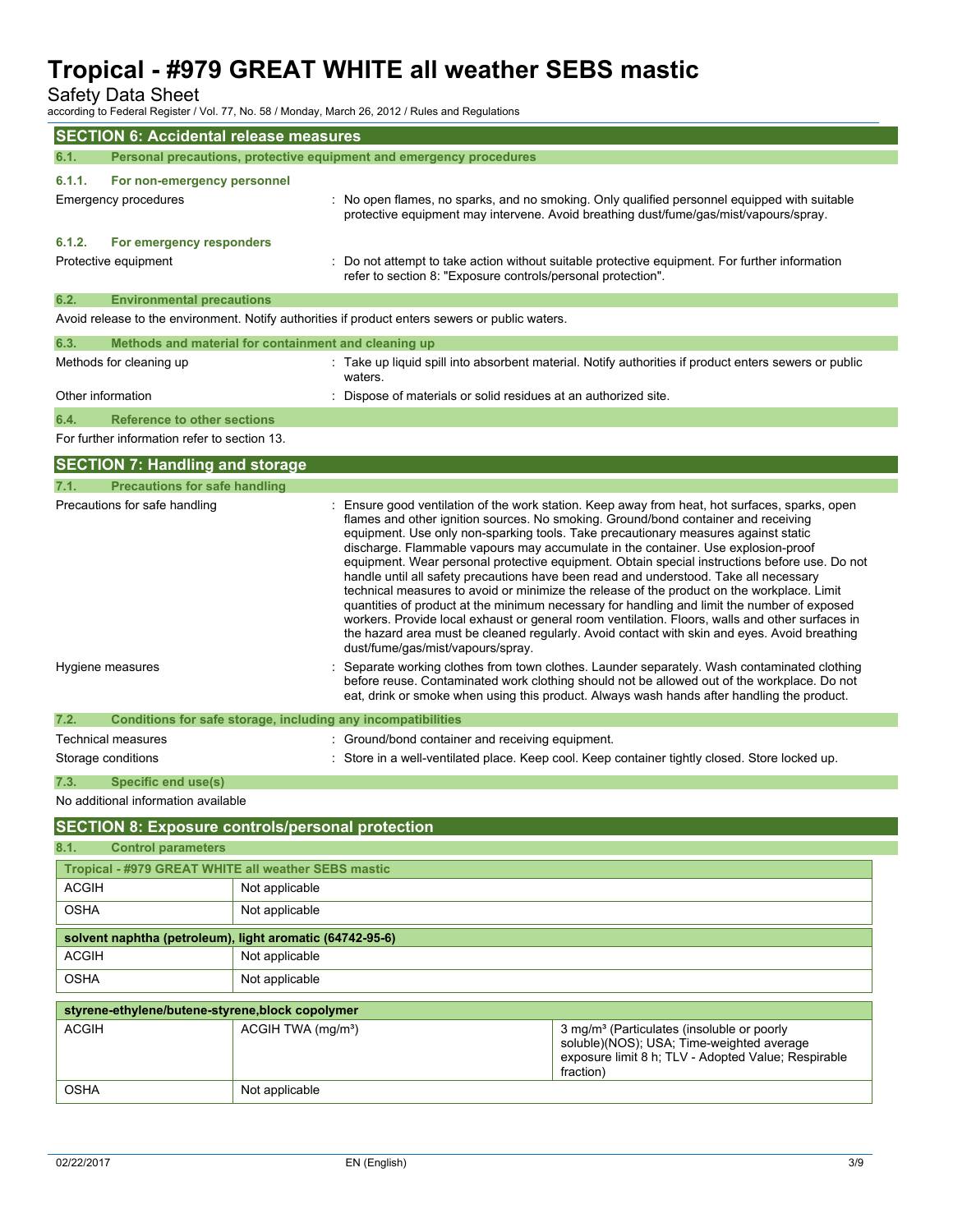Safety Data Sheet<br>according to Federal Register / \

according to Federal Register *March 26, 2012 / Rules and Regulatio*ns

|                                                               |                                                                                                                                                                                              | according to Federal Register / Vol. 77, No. 58 / Monday, March 26, 2012 / Rules and Regulations |                                                                                                                                                                                                                                                                     |
|---------------------------------------------------------------|----------------------------------------------------------------------------------------------------------------------------------------------------------------------------------------------|--------------------------------------------------------------------------------------------------|---------------------------------------------------------------------------------------------------------------------------------------------------------------------------------------------------------------------------------------------------------------------|
| zinc bis(dibutyldithiocarbamate) (136-23-2)                   |                                                                                                                                                                                              |                                                                                                  |                                                                                                                                                                                                                                                                     |
| <b>ACGIH</b>                                                  | Not applicable                                                                                                                                                                               |                                                                                                  |                                                                                                                                                                                                                                                                     |
| <b>OSHA</b>                                                   | Not applicable                                                                                                                                                                               |                                                                                                  |                                                                                                                                                                                                                                                                     |
| titanium(IV) oxide (13463-67-7)                               |                                                                                                                                                                                              |                                                                                                  |                                                                                                                                                                                                                                                                     |
| <b>ACGIH</b>                                                  | 10 mg/m <sup>3</sup> (Titanium dioxide; USA; Time-weighted<br>ACGIH TWA (mg/m <sup>3</sup> )<br>average exposure limit 8 h; TLV - Adopted Value)                                             |                                                                                                  |                                                                                                                                                                                                                                                                     |
| <b>OSHA</b>                                                   | Not applicable                                                                                                                                                                               |                                                                                                  |                                                                                                                                                                                                                                                                     |
| attapulgite (12174-11-7)                                      |                                                                                                                                                                                              |                                                                                                  |                                                                                                                                                                                                                                                                     |
| <b>ACGIH</b>                                                  | Not applicable                                                                                                                                                                               |                                                                                                  |                                                                                                                                                                                                                                                                     |
| <b>OSHA</b>                                                   | Not applicable                                                                                                                                                                               |                                                                                                  |                                                                                                                                                                                                                                                                     |
| polyethylenes (9002-88-4)                                     |                                                                                                                                                                                              |                                                                                                  |                                                                                                                                                                                                                                                                     |
| <b>ACGIH</b>                                                  | ACGIH TWA (mg/m <sup>3</sup> )<br>3 mg/m <sup>3</sup> (Particulates (insoluble or poorly<br>soluble)(NOS); USA; Time-weighted average<br>exposure limit 8 h; TLV - Adopted Value; Respirable |                                                                                                  | fraction)                                                                                                                                                                                                                                                           |
| <b>OSHA</b>                                                   | Not applicable                                                                                                                                                                               |                                                                                                  |                                                                                                                                                                                                                                                                     |
| 4-chlorobenzotrifluoride (98-56-6)                            |                                                                                                                                                                                              |                                                                                                  |                                                                                                                                                                                                                                                                     |
| <b>ACGIH</b>                                                  | Not applicable                                                                                                                                                                               |                                                                                                  |                                                                                                                                                                                                                                                                     |
| <b>OSHA</b>                                                   | Not applicable                                                                                                                                                                               |                                                                                                  |                                                                                                                                                                                                                                                                     |
| 8.2.<br><b>Exposure controls</b>                              |                                                                                                                                                                                              |                                                                                                  |                                                                                                                                                                                                                                                                     |
| Appropriate engineering controls                              |                                                                                                                                                                                              | Ensure good ventilation of the work station.                                                     |                                                                                                                                                                                                                                                                     |
| Hand protection                                               |                                                                                                                                                                                              | Protective gloves.                                                                               |                                                                                                                                                                                                                                                                     |
| Eye protection                                                |                                                                                                                                                                                              | Safety glasses.                                                                                  |                                                                                                                                                                                                                                                                     |
| Skin and body protection                                      |                                                                                                                                                                                              | Wear suitable protective clothing.                                                               |                                                                                                                                                                                                                                                                     |
| Respiratory protection                                        |                                                                                                                                                                                              | Wear respiratory protection.                                                                     |                                                                                                                                                                                                                                                                     |
| Environmental exposure controls                               |                                                                                                                                                                                              | Avoid release to the environment.                                                                |                                                                                                                                                                                                                                                                     |
| <b>SECTION 9: Physical and chemical properties</b>            |                                                                                                                                                                                              |                                                                                                  |                                                                                                                                                                                                                                                                     |
| Information on basic physical and chemical properties<br>9.1. |                                                                                                                                                                                              |                                                                                                  |                                                                                                                                                                                                                                                                     |
| Physical state                                                |                                                                                                                                                                                              | : Liquid                                                                                         |                                                                                                                                                                                                                                                                     |
| Colour                                                        |                                                                                                                                                                                              | coloured Light yellow to grey Colourless to white Colourless                                     | Mixture contains one or more component(s) which have the following colour(s):<br>No data available on colour White White to light violet Pure substance: white Unpurified:                                                                                          |
| Odour                                                         |                                                                                                                                                                                              | overexposure.<br>odour                                                                           | There may be no odour warning properties, odour is subjective and inadequate to warn of<br>Mixture contains one or more component(s) which have the following odour(s):<br>No data available on odour Odourless Mild odour Pleasant odour Almost odourless Aromatic |
| Odour threshold                                               | No data available                                                                                                                                                                            |                                                                                                  |                                                                                                                                                                                                                                                                     |
| pH                                                            |                                                                                                                                                                                              | No data available                                                                                |                                                                                                                                                                                                                                                                     |
| Relative evaporation rate (butylacetate=1)                    |                                                                                                                                                                                              | No data available                                                                                |                                                                                                                                                                                                                                                                     |
| Melting point                                                 |                                                                                                                                                                                              | Not applicable                                                                                   |                                                                                                                                                                                                                                                                     |
| Freezing point                                                |                                                                                                                                                                                              | No data available                                                                                |                                                                                                                                                                                                                                                                     |
| Boiling point                                                 |                                                                                                                                                                                              | No data available                                                                                |                                                                                                                                                                                                                                                                     |
| Flash point                                                   |                                                                                                                                                                                              | No data available                                                                                |                                                                                                                                                                                                                                                                     |

Auto-ignition temperature **interest and the Contract Auto-** : No data available Decomposition temperature **interest and the CO** in No data available Flammability (solid, gas) : No data available Vapour pressure in the set of the set of the San Assembly 2011 in the Vapour pressure Relative vapour density at 20 °C : No data available Relative density **in the case of the CO** and CO is a control of the Relative density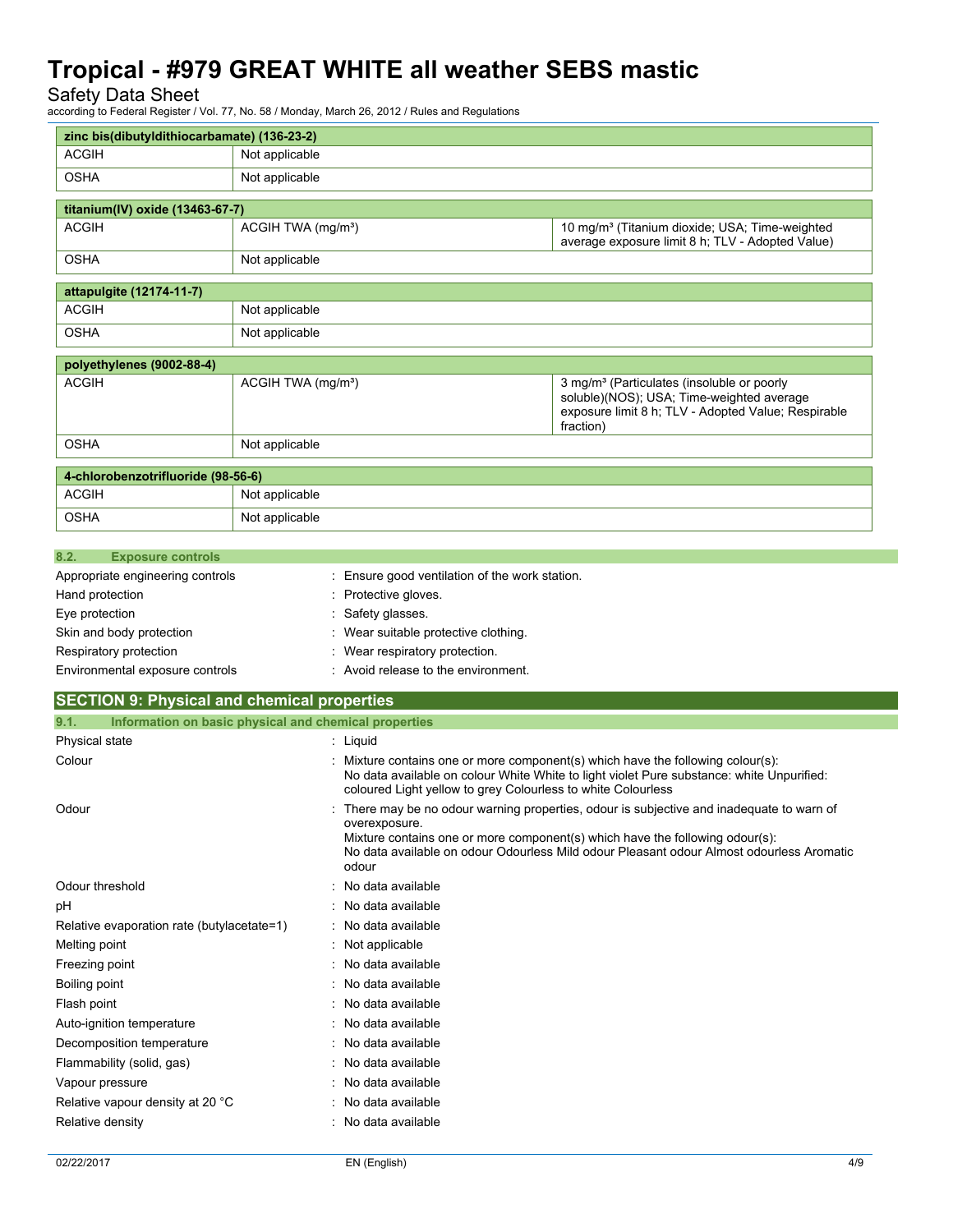Safety Data Sheet<br>according to Federal Register / \

| Solubility                                                                                                                             | : Water: Solubility in water of component(s) of the mixture :<br>• solvent naphtha (petroleum), light aromatic: < 0.01 g/100ml • titanium(IV) oxide: 0.15<br>g/100ml • attapulgite: insoluble • polyethylenes: insoluble • 4-chlorobenzotrifluoride: 0.0029<br>g/100ml |
|----------------------------------------------------------------------------------------------------------------------------------------|------------------------------------------------------------------------------------------------------------------------------------------------------------------------------------------------------------------------------------------------------------------------|
| Log Pow                                                                                                                                | No data available                                                                                                                                                                                                                                                      |
| Log Kow                                                                                                                                | No data available                                                                                                                                                                                                                                                      |
| Viscosity, kinematic                                                                                                                   | > 250000 cSt                                                                                                                                                                                                                                                           |
| Viscosity, dynamic                                                                                                                     | No data available                                                                                                                                                                                                                                                      |
| Explosive properties                                                                                                                   | No data available                                                                                                                                                                                                                                                      |
| Oxidising properties                                                                                                                   | No data available                                                                                                                                                                                                                                                      |
| <b>Explosive limits</b>                                                                                                                | No data available                                                                                                                                                                                                                                                      |
| <b>Other information</b><br>9.2.                                                                                                       |                                                                                                                                                                                                                                                                        |
| No additional information available                                                                                                    |                                                                                                                                                                                                                                                                        |
|                                                                                                                                        |                                                                                                                                                                                                                                                                        |
| <b>SECTION 10: Stability and reactivity</b>                                                                                            |                                                                                                                                                                                                                                                                        |
| 10.1.<br><b>Reactivity</b>                                                                                                             |                                                                                                                                                                                                                                                                        |
| Highly flammable liquid and vapour.                                                                                                    |                                                                                                                                                                                                                                                                        |
| 10.2.<br><b>Chemical stability</b>                                                                                                     |                                                                                                                                                                                                                                                                        |
| Stable under normal conditions.                                                                                                        |                                                                                                                                                                                                                                                                        |
| 10.3.<br><b>Possibility of hazardous reactions</b>                                                                                     |                                                                                                                                                                                                                                                                        |
| No dangerous reactions known under normal conditions of use.                                                                           |                                                                                                                                                                                                                                                                        |
| 10.4.<br><b>Conditions to avoid</b><br>Avoid contact with hot surfaces. Heat. No flames, no sparks. Eliminate all sources of ignition. |                                                                                                                                                                                                                                                                        |
| 10.5.<br><b>Incompatible materials</b>                                                                                                 |                                                                                                                                                                                                                                                                        |
| No additional information available                                                                                                    |                                                                                                                                                                                                                                                                        |
|                                                                                                                                        |                                                                                                                                                                                                                                                                        |
| 10.6.<br><b>Hazardous decomposition products</b>                                                                                       |                                                                                                                                                                                                                                                                        |
|                                                                                                                                        | Under normal conditions of storage and use, hazardous decomposition products should not be produced.                                                                                                                                                                   |
| <b>SECTION 11: Toxicological information</b>                                                                                           |                                                                                                                                                                                                                                                                        |
| 11.1.<br>Information on toxicological effects                                                                                          |                                                                                                                                                                                                                                                                        |
|                                                                                                                                        |                                                                                                                                                                                                                                                                        |
| Acute toxicity                                                                                                                         | : Not classified                                                                                                                                                                                                                                                       |
| zinc bis(dibutyldithiocarbamate) (136-23-2)                                                                                            |                                                                                                                                                                                                                                                                        |
| LD50 oral rat                                                                                                                          | > 5000 mg/kg (Rat)                                                                                                                                                                                                                                                     |
|                                                                                                                                        |                                                                                                                                                                                                                                                                        |
| titanium(IV) oxide (13463-67-7)<br>LD50 oral rat                                                                                       | > 10000 mg/kg (Rat; OECD 425: Acute Oral Toxicity: Up-and-Down Procedure; Experimental                                                                                                                                                                                 |
| LD50 dermal rabbit                                                                                                                     | value; > 5000 mg/kg bodyweight; Rat; Experimental value)                                                                                                                                                                                                               |
| LC50 inhalation rat (mg/l)                                                                                                             | > 10000 mg/kg (Rabbit; Literature study)<br>> 6.8 mg/l/4h (Rat; Experimental value)                                                                                                                                                                                    |
|                                                                                                                                        |                                                                                                                                                                                                                                                                        |
| polyethylenes (9002-88-4)                                                                                                              |                                                                                                                                                                                                                                                                        |
| LD50 oral rat                                                                                                                          | > 2000 mg/kg (Rat)                                                                                                                                                                                                                                                     |
| 4-chlorobenzotrifluoride (98-56-6)                                                                                                     |                                                                                                                                                                                                                                                                        |
| LD50 oral rat                                                                                                                          | 13000 mg/kg (Rat)                                                                                                                                                                                                                                                      |
| LD50 dermal rabbit                                                                                                                     | > 2000 mg/kg (Rabbit)                                                                                                                                                                                                                                                  |
| LC50 inhalation rat (mg/l)                                                                                                             | 33 mg/l/4h (Rat)                                                                                                                                                                                                                                                       |
| ATE US (oral)                                                                                                                          | 13000.000 mg/kg bodyweight                                                                                                                                                                                                                                             |
| ATE US (vapours)                                                                                                                       | 33.000 mg/l/4h                                                                                                                                                                                                                                                         |
| ATE US (dust, mist)                                                                                                                    | 33.000 mg/l/4h                                                                                                                                                                                                                                                         |
| Skin corrosion/irritation<br>Serious eye damage/irritation                                                                             | : Causes skin irritation.<br>Not classified                                                                                                                                                                                                                            |

- Germ cell mutagenicity **interest and the Community** May cause genetic defects.
- Carcinogenicity **Carcinogenicity** : May cause cancer (Inhalation).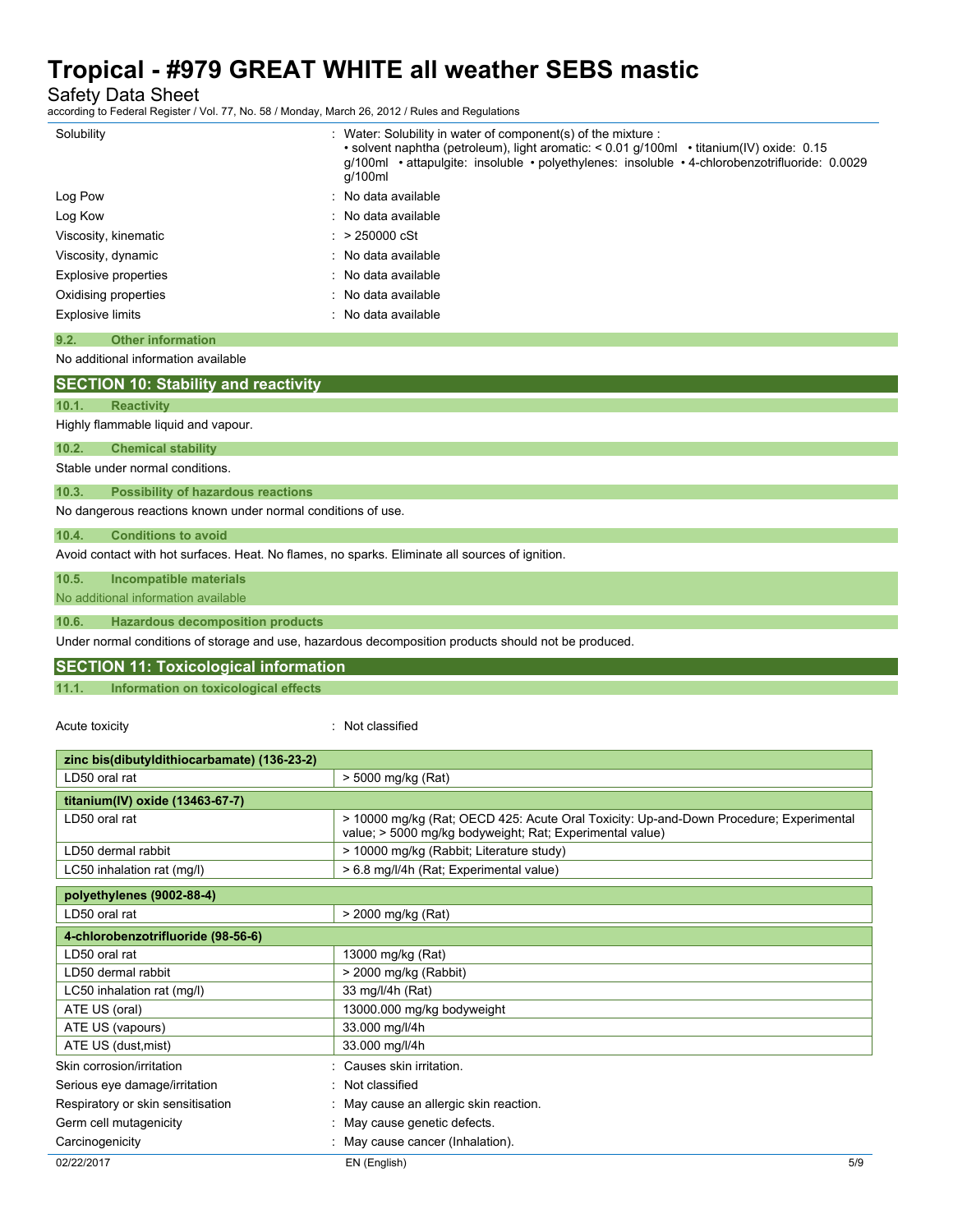Safety Data Sheet

**titanium(IV) oxide (13463-67-7)**

according to Federal Register / Vol. 77, No. 58 / Monday, March 26, 2012 / Rules and Regulations

| titanium(IV) oxide (13463-67-7)                       |                                                                                                                              |
|-------------------------------------------------------|------------------------------------------------------------------------------------------------------------------------------|
| IARC group                                            | 2B - Possibly carcinogenic to humans                                                                                         |
| attapulgite (12174-11-7)<br><b>IARC</b> group         | 2B - Possibly carcinogenic to humans, 3 - Not classifiable                                                                   |
|                                                       |                                                                                                                              |
| polyethylenes (9002-88-4)                             | 3 - Not classifiable                                                                                                         |
| IARC group                                            |                                                                                                                              |
| Reproductive toxicity                                 | : Not classified                                                                                                             |
| Specific target organ toxicity (single exposure)      | : Not classified                                                                                                             |
| Specific target organ toxicity (repeated<br>exposure) | : Not classified                                                                                                             |
| Aspiration hazard                                     | : Not classified                                                                                                             |
| Symptoms/injuries after skin contact                  | : Irritation. May cause an allergic skin reaction.                                                                           |
|                                                       |                                                                                                                              |
| <b>SECTION 12: Ecological information</b>             |                                                                                                                              |
| 12.1.<br><b>Toxicity</b>                              |                                                                                                                              |
| Ecology - general                                     | : The product is not considered harmful to aquatic organisms nor to cause long-term adverse<br>effects in the environment.   |
| titanium(IV) oxide (13463-67-7)                       |                                                                                                                              |
| EC50 Daphnia 1                                        | > 100 mg/l (LC50; Equivalent or similar to OECD 202; 48 h; Daphnia magna; Static system;<br>Fresh water; Weight of evidence) |
| Threshold limit algae 1                               | 61 mg/l (EC50; Other; 72 h; Pseudokirchneriella subcapitata; Static system; Fresh water;<br>Experimental value)              |
| 4-chlorobenzotrifluoride (98-56-6)                    |                                                                                                                              |
| LC50 fish 1                                           | 11.4 mg/l (LC50; 72 h; Lepomis macrochirus)                                                                                  |
| EC50 Daphnia 1                                        | 3.68 mg/l (EC50; 48 h)                                                                                                       |
| <b>Persistence and degradability</b><br>12.2.         |                                                                                                                              |
| styrene-ethylene/butene-styrene,block copolymer       |                                                                                                                              |
| Persistence and degradability                         | Biodegradability in soil: no data available.                                                                                 |
| zinc bis(dibutyldithiocarbamate) (136-23-2)           |                                                                                                                              |
| Persistence and degradability                         | Adsorbs into the soil.                                                                                                       |
| titanium(IV) oxide (13463-67-7)                       |                                                                                                                              |
| Persistence and degradability                         | Biodegradability: not applicable. Low potential for mobility in soil.                                                        |
| Biochemical oxygen demand (BOD)                       | Not applicable                                                                                                               |
| Chemical oxygen demand (COD)                          | Not applicable                                                                                                               |
| ThOD                                                  | Not applicable                                                                                                               |
| attapulgite (12174-11-7)                              |                                                                                                                              |
| Persistence and degradability                         | Biodegradability: not applicable. No (test)data on mobility of the substance available.                                      |
| Biochemical oxygen demand (BOD)                       | Not applicable                                                                                                               |
| Chemical oxygen demand (COD)                          | Not applicable                                                                                                               |
| ThOD                                                  | Not applicable                                                                                                               |
| polyethylenes (9002-88-4)                             |                                                                                                                              |
| Persistence and degradability                         | Not readily biodegradable in water. Non degradable in the soil.                                                              |
| 4-chlorobenzotrifluoride (98-56-6)                    |                                                                                                                              |
| Persistence and degradability                         | Biodegradability in water: no data available.                                                                                |
| <b>Bioaccumulative potential</b><br>12.3.             |                                                                                                                              |
|                                                       |                                                                                                                              |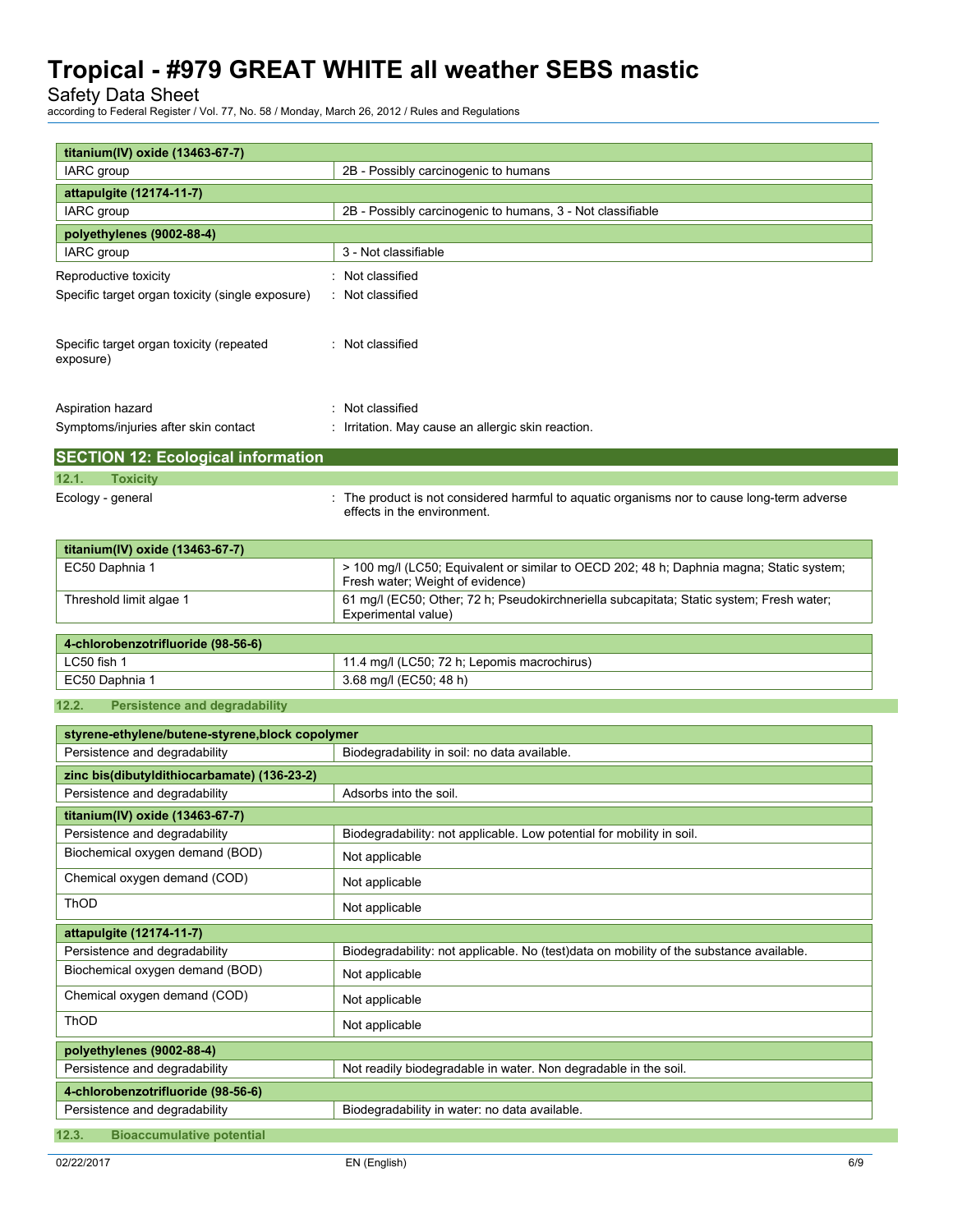Safety Data Sheet

according to Federal Register / Vol. 77, No. 58 / Monday, March 26, 2012 / Rules and Regulations

| solvent naphtha (petroleum), light aromatic (64742-95-6) |                                                    |  |
|----------------------------------------------------------|----------------------------------------------------|--|
| Log Pow                                                  | $2.1 - 6$                                          |  |
| styrene-ethylene/butene-styrene, block copolymer         |                                                    |  |
| Bioaccumulative potential                                | No bioaccumulation data available.                 |  |
| zinc bis(dibutyldithiocarbamate) (136-23-2)              |                                                    |  |
| Log Pow                                                  | 5.54 (Calculated)                                  |  |
| Bioaccumulative potential                                | No bioaccumulation data available.                 |  |
| titanium(IV) oxide (13463-67-7)                          |                                                    |  |
| Bioaccumulative potential                                | Not bioaccumulative.                               |  |
| attapulgite (12174-11-7)                                 |                                                    |  |
| Bioaccumulative potential                                | No bioaccumulation data available.                 |  |
| polyethylenes (9002-88-4)                                |                                                    |  |
| Bioaccumulative potential                                | No bioaccumulation data available.                 |  |
| 4-chlorobenzotrifluoride (98-56-6)                       |                                                    |  |
| Log Pow                                                  | 3.6                                                |  |
| Bioaccumulative potential                                | Low potential for bioaccumulation (Log Kow $<$ 4). |  |

**12.4. Mobility in soil**

No additional information available

| 12.5. | <b>Other adverse effects</b>                |                                                      |
|-------|---------------------------------------------|------------------------------------------------------|
|       | Effect on ozone layer                       |                                                      |
|       | Effect on the global warming                | : No known ecological damage caused by this product. |
|       | <b>ISECTION 13: Disnosal considerations</b> |                                                      |

| <b>SECTION 13. DISPOSAI CONSIDERATIONS</b>                                    |                                                                                               |  |  |  |
|-------------------------------------------------------------------------------|-----------------------------------------------------------------------------------------------|--|--|--|
| <b>Waste treatment methods</b><br>13.1.                                       |                                                                                               |  |  |  |
| Waste treatment methods                                                       | : Dispose of contents/container in accordance with licensed collector's sorting instructions. |  |  |  |
| Additional information                                                        | : Flammable vapours may accumulate in the container.                                          |  |  |  |
| <b>SECTION 14: Transport information</b>                                      |                                                                                               |  |  |  |
| In accordance with DOT                                                        |                                                                                               |  |  |  |
| Transport document description                                                | : Combustible Liquid - DOT 49 CFR 173.150 SUB PAR F. Unregulated, III                         |  |  |  |
| UN-No.(DOT)                                                                   | : Combustible Liquid - DOT 49 CFR 173.150 SUB PAR F. Unregulated                              |  |  |  |
| Packing group (DOT)                                                           | : III - Minor Danger                                                                          |  |  |  |
| <b>Additional information</b>                                                 |                                                                                               |  |  |  |
| Other information                                                             | : No supplementary information available.                                                     |  |  |  |
|                                                                               |                                                                                               |  |  |  |
| <b>ADR</b>                                                                    |                                                                                               |  |  |  |
| No additional information available                                           |                                                                                               |  |  |  |
| <b>Transport by sea</b>                                                       |                                                                                               |  |  |  |
| No additional information available                                           |                                                                                               |  |  |  |
| Air transport                                                                 |                                                                                               |  |  |  |
| No additional information available                                           |                                                                                               |  |  |  |
| <b>SECTION 15: Regulatory information</b>                                     |                                                                                               |  |  |  |
| 15.1. US Federal regulations                                                  |                                                                                               |  |  |  |
| solvent naphtha (petroleum), light aromatic (64742-95-6)                      |                                                                                               |  |  |  |
| Listed on the United States TSCA (Toxic Substances Control Act) inventory     |                                                                                               |  |  |  |
| styrene-ethylene/butene-styrene,block copolymer                               |                                                                                               |  |  |  |
| Not listed on the United States TSCA (Toxic Substances Control Act) inventory |                                                                                               |  |  |  |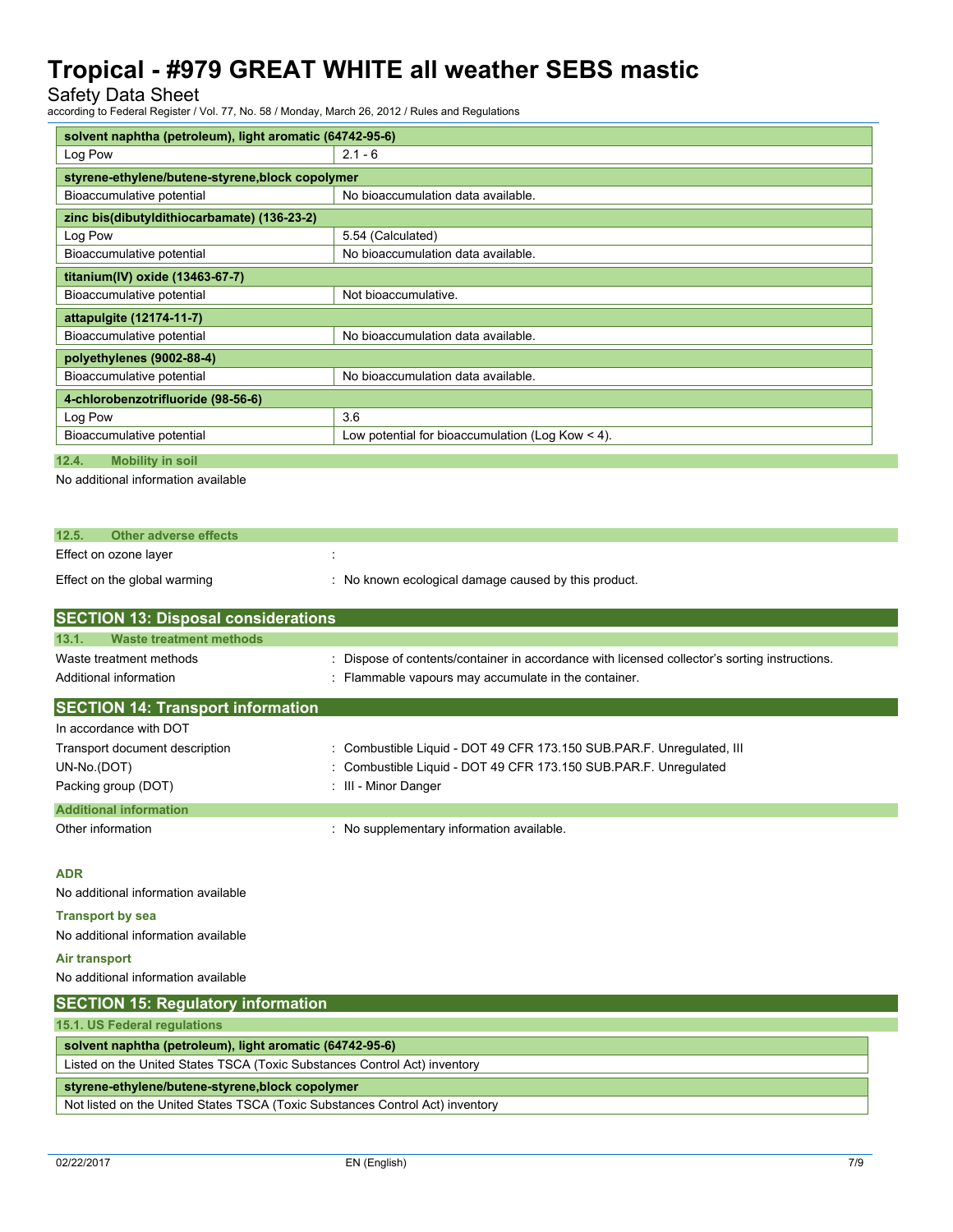### Safety Data Sheet

according to Federal Register / Vol. 77, No. 58 / Monday, March 26, 2012 / Rules and Regulations

| zinc bis(dibutyldithiocarbamate) (136-23-2)                                   |                                                                                                                                                                                                            |  |  |
|-------------------------------------------------------------------------------|------------------------------------------------------------------------------------------------------------------------------------------------------------------------------------------------------------|--|--|
| Listed on the United States TSCA (Toxic Substances Control Act) inventory     |                                                                                                                                                                                                            |  |  |
| titanium(IV) oxide (13463-67-7)                                               |                                                                                                                                                                                                            |  |  |
| Listed on the United States TSCA (Toxic Substances Control Act) inventory     |                                                                                                                                                                                                            |  |  |
| attapulgite (12174-11-7)                                                      |                                                                                                                                                                                                            |  |  |
| Not listed on the United States TSCA (Toxic Substances Control Act) inventory |                                                                                                                                                                                                            |  |  |
| polyethylenes (9002-88-4)                                                     |                                                                                                                                                                                                            |  |  |
| Listed on the United States TSCA (Toxic Substances Control Act) inventory     |                                                                                                                                                                                                            |  |  |
| EPA TSCA Regulatory Flag                                                      | XU - XU - indicates a substance exempt from reporting under the Inventory Update Reporting<br>Rule, i.e., Partial Updating of the TSCA Inventory Data Base Production and Site Reports (40<br>CFR 710(C)). |  |  |
| 4-chlorobenzotrifluoride (98-56-6)                                            |                                                                                                                                                                                                            |  |  |
| Listed on the United States TSCA (Toxic Substances Control Act) inventory     |                                                                                                                                                                                                            |  |  |
| EPA TSCA Regulatory Flag                                                      | T - T - indicates a substance that is the subject of a Section 4 test rule under TSCA.                                                                                                                     |  |  |
|                                                                               |                                                                                                                                                                                                            |  |  |

### **15.2. International regulations**

**CANADA**

No additional information available

### **EU-Regulations**

No additional information available

### **Classification according to Regulation (EC) No. 1272/2008 [CLP]**

### **Classification according to Directive 67/548/EEC [DSD] or 1999/45/EC [DPD]**

Not classified

### **15.2.2. National regulations**

### **titanium(IV) oxide (13463-67-7)**

Listed on IARC (International Agency for Research on Cancer)

| 15.3. US State regulations                                             |      |  |  |
|------------------------------------------------------------------------|------|--|--|
| Tropical - #979 GREAT WHITE all weather SEBS mastic()                  |      |  |  |
| U.S. - California - Proposition 65 - Carcinogens<br>List               | Yes. |  |  |
| U.S. - California - Proposition 65 - Developmental<br>Toxicity         | No   |  |  |
| U.S. - California - Proposition 65 - Reproductive<br>Toxicity - Female | No   |  |  |
| U.S. - California - Proposition 65 - Reproductive<br>Toxicity - Male   | No   |  |  |

| attapulgite (12174-11-7)                                    |                                                                   |                                                                              |                                                                            |                                     |
|-------------------------------------------------------------|-------------------------------------------------------------------|------------------------------------------------------------------------------|----------------------------------------------------------------------------|-------------------------------------|
| U.S. - California -<br>Proposition 65 -<br>Carcinogens List | U.S. - California -<br>Proposition 65 -<br>Developmental Toxicity | U.S. - California -<br>Proposition 65 -<br>Reproductive Toxicity -<br>Female | U.S. - California -<br>Proposition 65 -<br>Reproductive Toxicity -<br>Male | No significant risk level<br>(NSRL) |
| Yes                                                         | No                                                                | No                                                                           | No                                                                         |                                     |

| titanium(IV) oxide (13463-67-7)                            |  |
|------------------------------------------------------------|--|
| U.S. - New Jersey - Right to Know Hazardous Substance List |  |